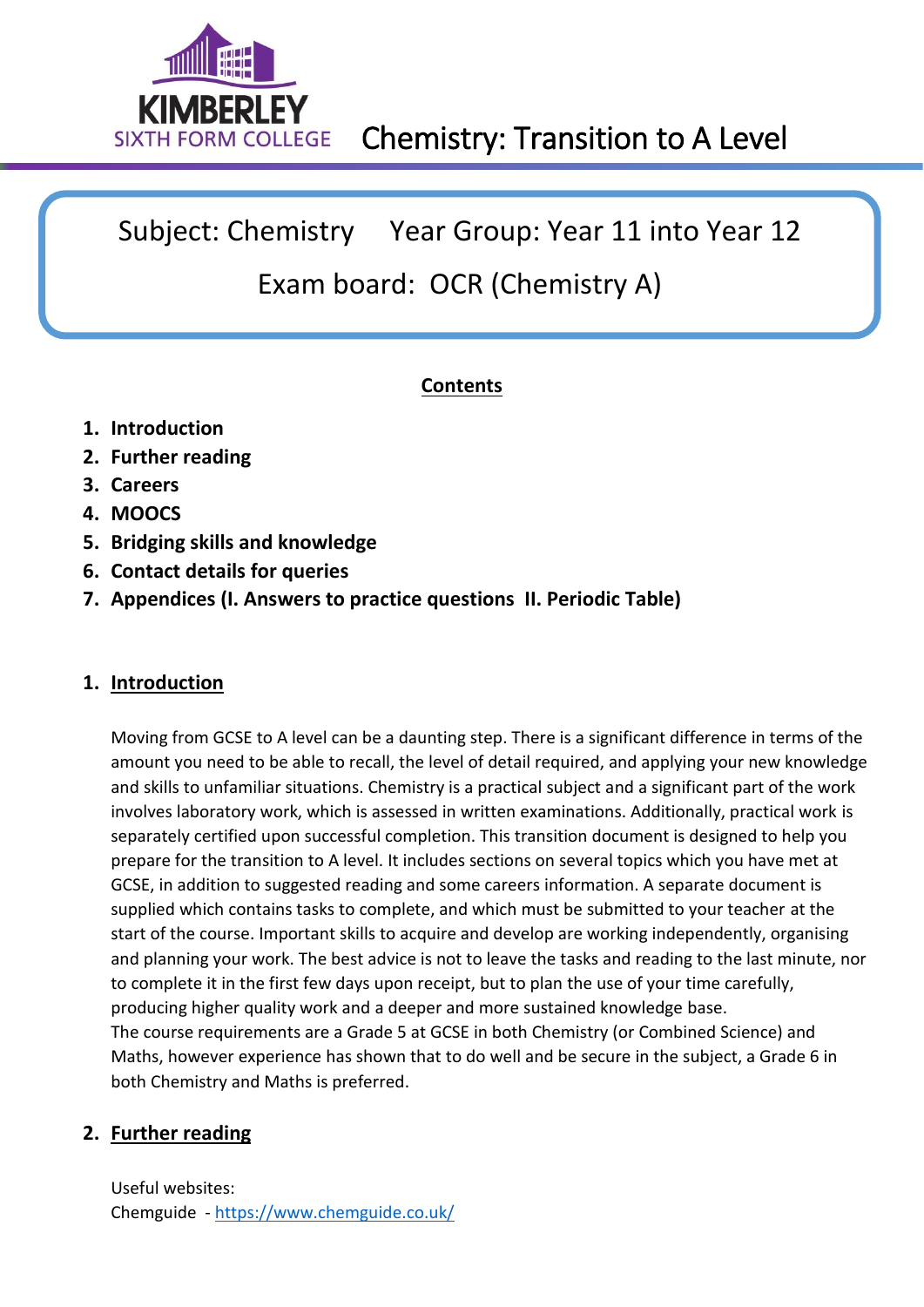Royal society of Chemistry - <https://www.rsc.org/> Seneca - <https://www.senecalearning.com/> GCSEPod - <https://www.gcsepod.com/> BBC Bitesize - <https://www.bbc.co.uk/bitesize/examspecs/z8xtmnb> Physics and Maths Tutor - <https://www.physicsandmathstutor.com/chemistry-revision/gcse-aqa/>

Some book suggestions:

- The Pleasure of Finding Things Out: The Best Short Works of Richard Feynman (Paperback) by Feynman, Richard, Dyson, Freeman. (£12.99)
- Periodic Tales: The Curious Lives of the Elements (Paperback) by Hugh Aldersey-Williams. (£9.99)
- The Disappearing Spoon...and other true tales from the Periodic Table (Paperback) by Sam Kean (£8.17)
- Shocking History of Phosphorus: A Biography of the Devil's Element (Paperback) by John Emsley.
- Uncle Tungsten: Memories of a Chemical Boyhood (Paperback) by Oliver Sacks. (£8.19)



Course textbook:

• A Level Chemistry for OCR A: Year 1 and AS (Paperback) by Rob Ritchie (Author), Dave Gent (Author). (£13.69)



# **3. Careers**

Chemistry is a much sought after qualification for many careers. Many students take a Chemistry related degree opening careers such as medicinal chemist (designing new medicines in the pharma industry), environmental chemist (analysing chemicals in the environment), polymer chemist (biodegradable polymers), food chemist, analytical chemist (industry, health care), chemical engineering and forensic science. Chemistry is a required A level for entry into medicine, dentistry,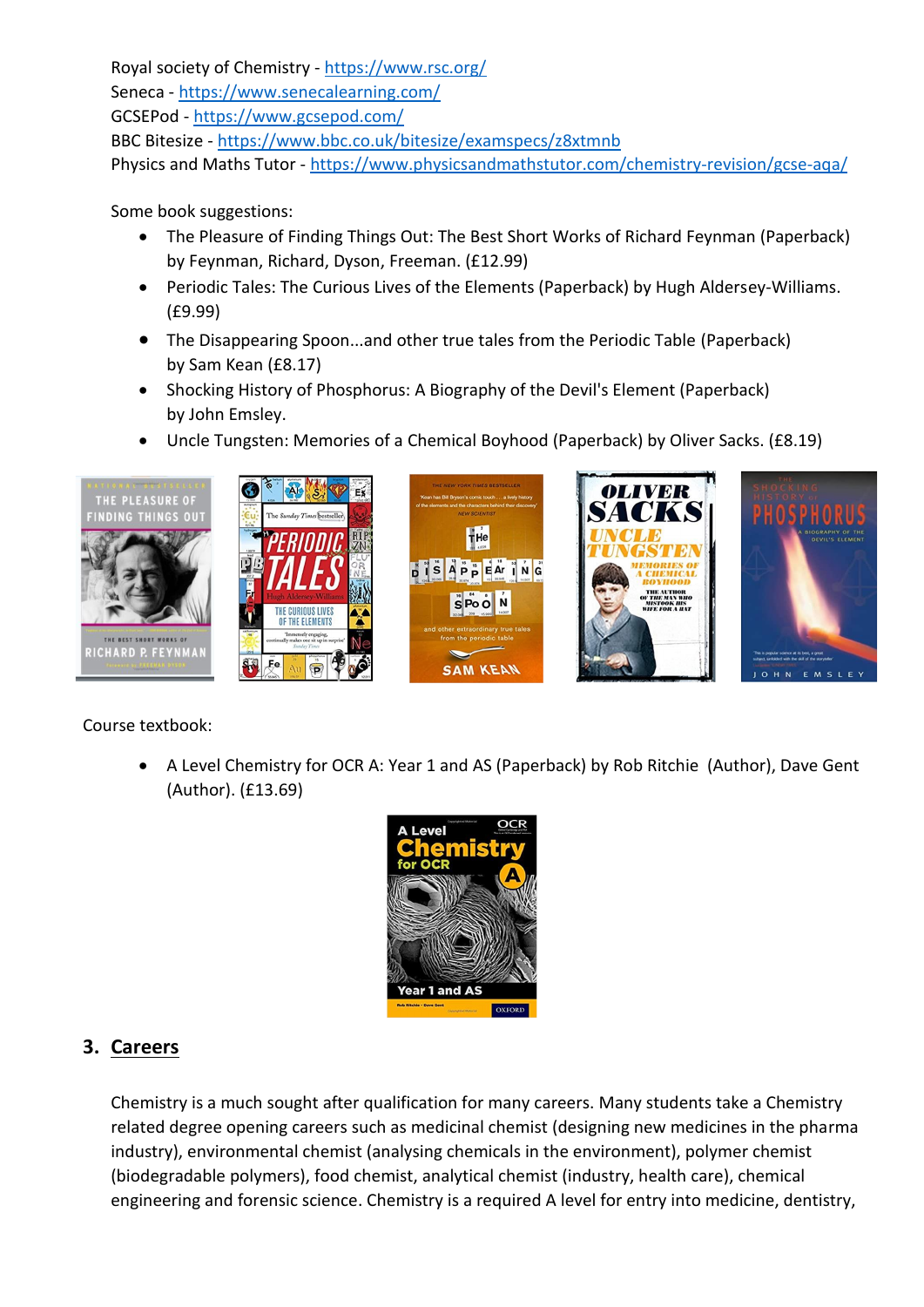veterinary science. As a subject, it facilitates entry into many areas of Biology and Physics. Due to the analytical skills, problem solving skills and logical thinking in Chemistry, many students use it as a gateway into finance (accountancy, banking). Academic professions (lecturer, researcher, teacher) too.

# **4. MOOCS**

MOOCS are massive online open courses. Many are free. This one by the University of Kentucky is free and is useful for the GCSE to A level transition. You need to sign up for coursera, this is just an administrative requirement.

<https://www.coursera.org/learn/chemistry-1>

# **5. Bridging skills and Knowledge**

**In each section there are practice questions at the end. The answers to these can be found in Appendix A.**

# **a. Atomic structure**

Learning outcomes:

- Be able to calculate the number of protons, neutrons and electrons in an isotope
- Be able to define an isotope
- Be able to calculate the relative atomic mass of an atom

• AQA Chemistry student book pages 14-19 (C1.4-C1.6)

Freescience lessons:

Atomic and mass numbers<https://www.youtube.com/watch?v=k8cLFDa8zmY>

Relative atomic mass: [https://www.youtube.com/watch?v=MGLrYaI\\_UfE](https://www.youtube.com/watch?v=MGLrYaI_UfE)

Prior knowledge: You should know the relative mass and charge of protons, electrons and neutrons, the location of these sub-atomic particles, and the number of electrons allowed in each shell.

Definition: An isotope is an atom of an element with the same number of protons and different numbers of neutrons.

Example question on calculating protons, electrons and neutrons.

• State the number of protons, electrons and neutrons in  $^{19}F$ .

*From the periodic table (there is one in the appendix), the atomic number of F is 9.*

*There are therefore 9 protons and 9 electrons. The number of neutrons is the mass number – atomic number, which is 19-9 = 10 neutrons.*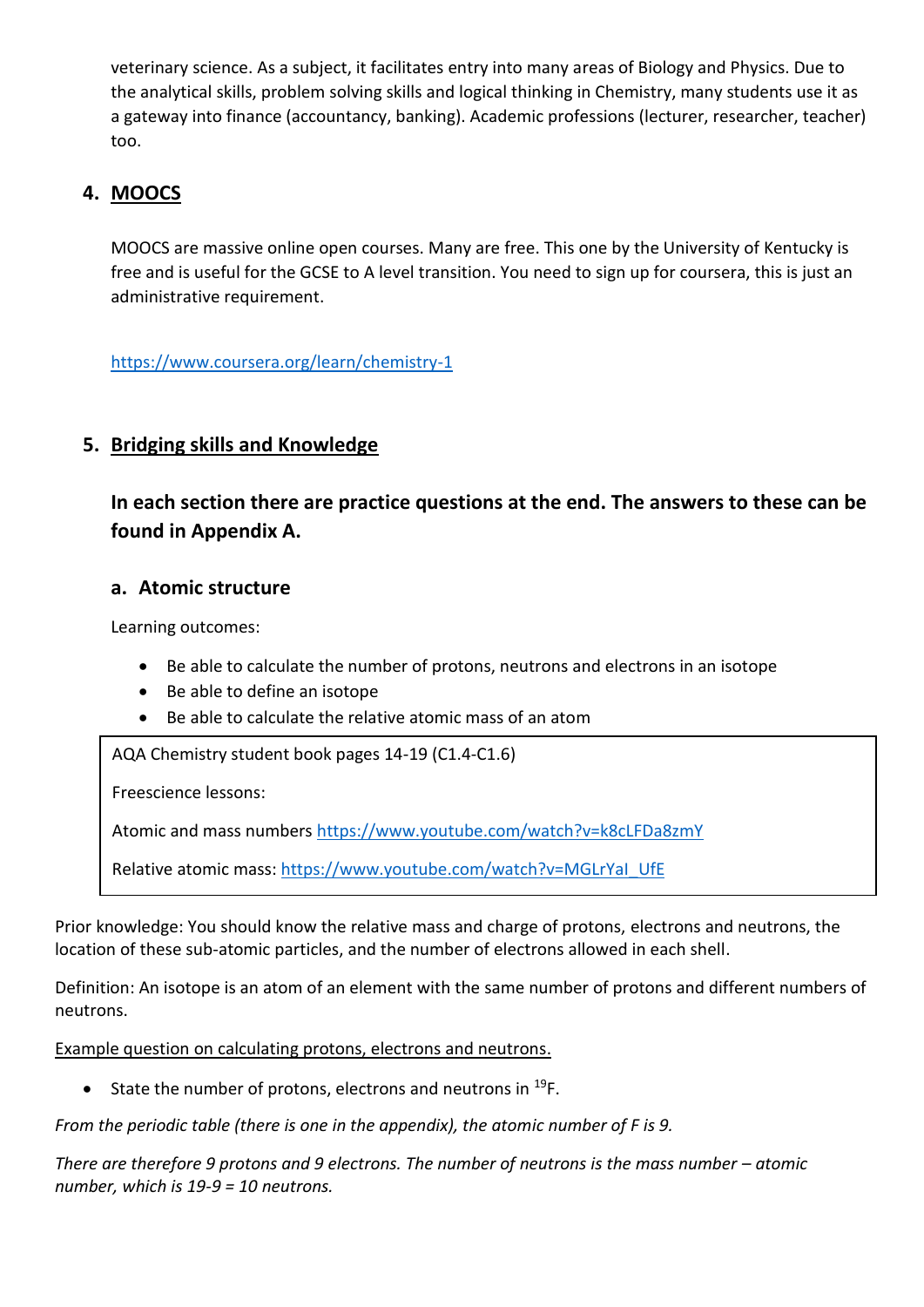Atoms can exist as mixtures of isotopes, each with a different abundancy. To calculate the relative atomic mass of an atom of an element, we use the following method, which takes into account the relative abundancy of each isotope.

Example question to calculate relative atomic mass

• *Chlorine exists as two isotopes, <sup>35</sup>Cl which is 75.8% abundant and <sup>37</sup>Cl which is 24.2% abundant, calculate the relative atomic mass of chlorine.*

*Relative atomic mass = (35 x 75.8) + (37 x 24.2) = 35.484 = 35.5 to 3 sig figs*

 *100*

### Practice questions

- 1. State the number of protons, electrons and neutrons in the following isotopes:
- a. <sup>23</sup>Na b. <sup>9</sup>Be c. <sup>51</sup>V d. <sup>80</sup>Br e. <sup>39</sup>K<sup>+</sup> f. <sup>19</sup>F<sup>-</sup>
- 2. State the electron configuration of these atoms and ions.
- a. Li  $b. Mg$  c. C  $d. O<sup>2</sup>$ e.  $Al^{3+}$
- 3. Calculate the relative atomic mass of the following elements:
	- a. Gallium has 2 isotopes: Ga-69 60.2% and Ga-71 39.8%
	- b. Silver has 2 isotopes: Ag-107 51.35% and Ag-109 48.65%
	- c. Thallium has 2 isotopes: Tl-203 29.5% and Tl-205 70.5%

# **b. Chemical formula and balancing equations**

- To be able to state the charges of common ions
- To be able to deduce the formula of ionic compounds
- To be able to write balanced symbol equations

 $\overline{\phantom{a}}$ AQA Chemistry student book pages 38-41 (C3.2-C3.3) and pages 6-7 (C1.2)

Freescience lessons:

Charges of Ions:<https://www.youtube.com/watch?v=6KqEIfUJoMs>

Formula of Ionic Compounds[: https://www.youtube.com/watch?v=Ua0DOzmKqIk](https://www.youtube.com/watch?v=Ua0DOzmKqIk)

Balancing Chemical Equations:<https://www.youtube.com/watch?v=vxCyzR6uETs>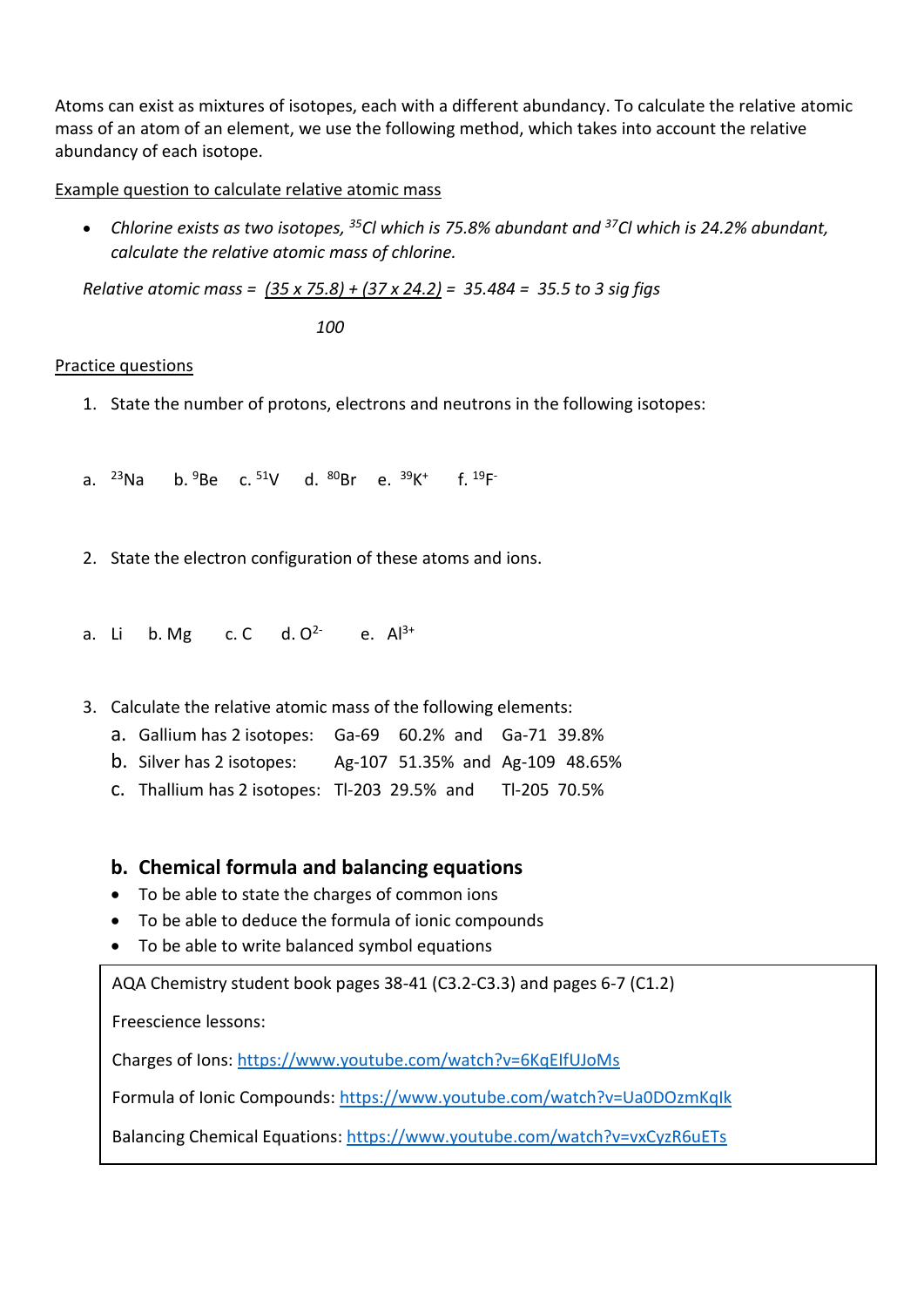# **Ions, formulas and balancing equations**

Atoms lose or gain electrons to form ions in order to achieve a stable electron configuration (a full outer shell). The charge of an ion can be deduced from the position of an element on the periodic table (e.g. Mg is in group 2, so it loses two electrons to form the Mg<sup>2+</sup> ion). Some ions contain more than one atom (e.g. the nitrate ion,  $NO_3$ <sup>-</sup>). The formulas and charges of these ions must be learned.

When forming an ionic compound, the charges of the ions must cancel out, so that the compound has no overall charge (e.g. one Mg<sup>2+</sup> ion must bond with two Cl<sup>-</sup> ions to form magnesium chloride, MgCl<sub>2</sub>).

When writing chemical equations, care must be taken to ensure that the equation is balanced. Atoms cannot be created or destroyed, and reactions must obey the law of conservation of mass, so there must be the same number of atoms of an element on each side of the equation. Balancing equations is always achieved by changing the number of molecules of each substance in the equation; never by changing the formula of the substances. For example:

> $Na + O<sub>2</sub> \rightarrow Na<sub>2</sub>O$ This equation is not balanced: 1 Na atom + 2 O atoms  $\rightarrow$  2 Na atoms + 1 O atom We are not allowed to change  $\text{Na}_2\text{O}$  to  $\text{Na}_2\text{O}_2$ Instead, multiply  $\text{Na}_2\text{O}$  by 2  $Na + O<sub>2</sub> \rightarrow 2Na<sub>2</sub>O$ This equation is still not balanced: 1 Na atom + 2 O atoms  $\rightarrow$  4 Na atoms + 2 O atoms Now multiply Na by 4  $4$ Na + O<sub>2</sub>  $\rightarrow$  2Na<sub>2</sub>O This equation is now balanced: 4Na atoms + 2 O atoms  $\rightarrow$  4 Na atoms + 2 O atoms

# Practice questions

- 1. Write the formulas of the following ions:
	- a. Potassium b. Sulfide c. Calcium
	- d. Ammonium e. Hydroxide f. Sulfate

2. Write the formula of the following ionic compounds:

a. Potassium oxide b. Lithium sulfide c. Calcium nitrate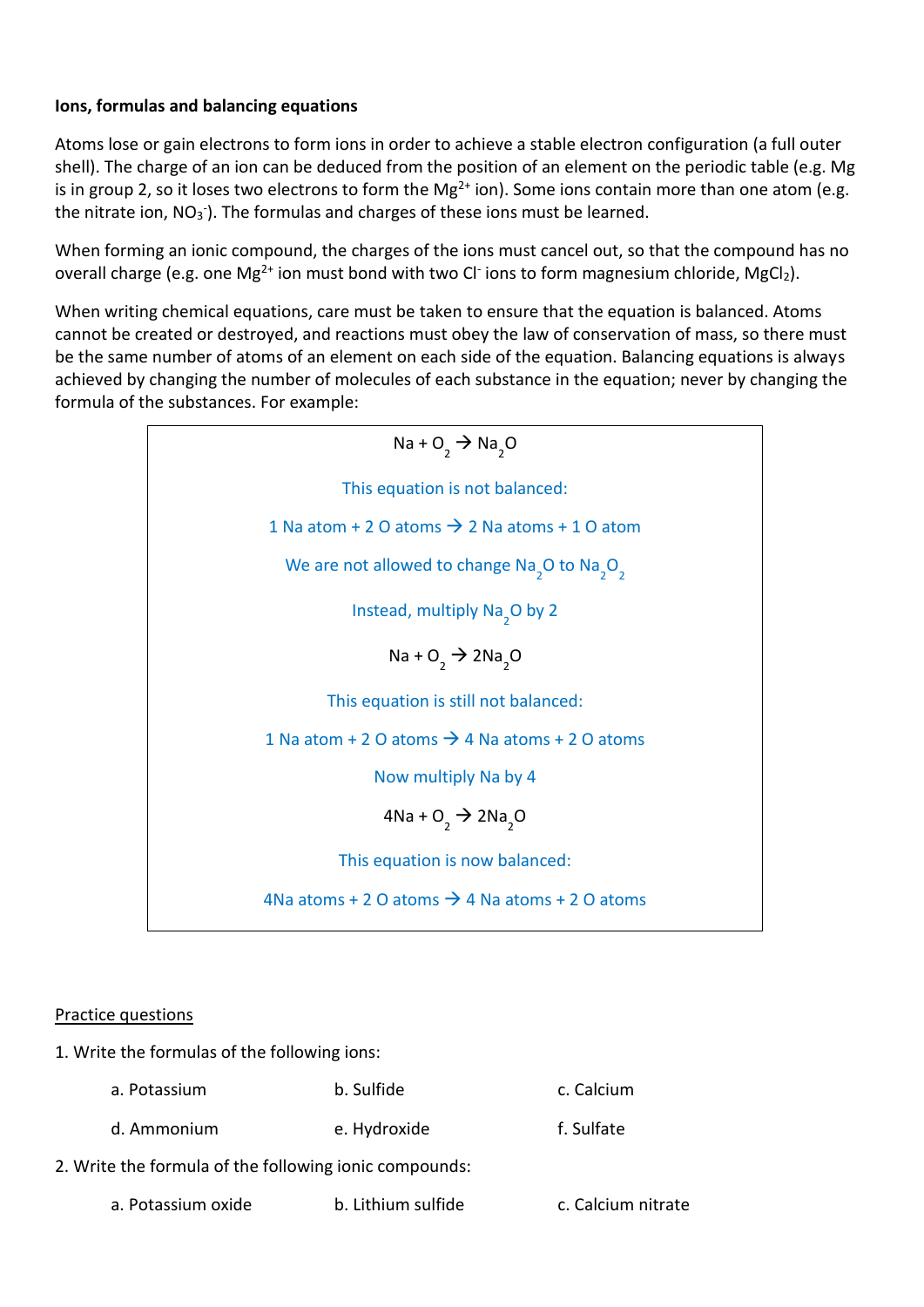3. Balance the following equations:

| a. $H_2 + O_2 \rightarrow H_2O$                          | b. Na + H <sub>2</sub> O $\rightarrow$ NaOH + H <sub>2</sub>                                                       |
|----------------------------------------------------------|--------------------------------------------------------------------------------------------------------------------|
| c. Fe + $O_2 \rightarrow$ Fe <sub>2</sub> O <sub>3</sub> | d. C <sub>6</sub> H <sub>12</sub> O <sub>6</sub> + O <sub>2</sub> $\rightarrow$ CO <sub>2</sub> + H <sub>2</sub> O |
| e. $C_2H_6 + O_2 \rightarrow CO_2 + H_2O$                | f. Ca(OH) <sub>2</sub> + HCl $\rightarrow$ CaCl <sub>2</sub> + H <sub>2</sub> O                                    |

# **d. The mole and reacting masses**

# **The mole**

Learning outcomes:

- To be able to calculate the relative formula mass (Mr) of compounds
- To be able to calculate the number of atoms or particles using Avagadro's constant
- To be able to calculate the number of moles, the mass, or the Mr using the equation n=m/Mr

ً<br>^ AQA Chemistry student book pages 62-65 (C4.1-C4.2)

Freescience lessons:

Calculating moles of an element: [https://www.youtube.com/watch?v=-\\_-fNVmDwJk](https://www.youtube.com/watch?v=-_-fNVmDwJk)

Calculating moles of a compound:<https://www.youtube.com/watch?v=Md4BQL91U6w>

Chemical reactions take place between atoms, molecules or ions. These have very small masses, and chemists need to weigh materials using grammes and measure volumes using cm<sup>3</sup>. They therefore use relative atomic mass and use the concept of the mole to link the two together.

The mole is an 'amount of substance'. It is the number of atoms in 12.00 g of the carbon-12 isotope, which is 6.02 x 10<sup>23</sup>. This number is given the name Avogadro's constant. So 12.00 g of carbon-12 contains  $6.02 \times 10^{23}$  atoms.

Relative atomic mass (Ar) takes into account the different isotopes of an atom and their relative abundancies. The relative atomic mass of chlorine is 35.5, so 1 mole of chlorine atoms contains 6.02 x 10<sup>23</sup> atoms and has a mass of 35.5g.

Relative formula mass (Mr) is used for compounds. For example, the mass of one mole of carbon dioxide CO<sub>2</sub> is 44g, as it contains 1 mole of carbon atoms and 2 moles of oxygen atoms – (12 x 1) +  $(16 \times 2) = 44$ . Two moles of carbon dioxide would have a mass of 88g  $(44 \times 2)$ .

The equation that links the number of moles (n), mass (m) and relative formula mass (Mr) is shown below, rearranged for each subject, so too is the formula triangle.

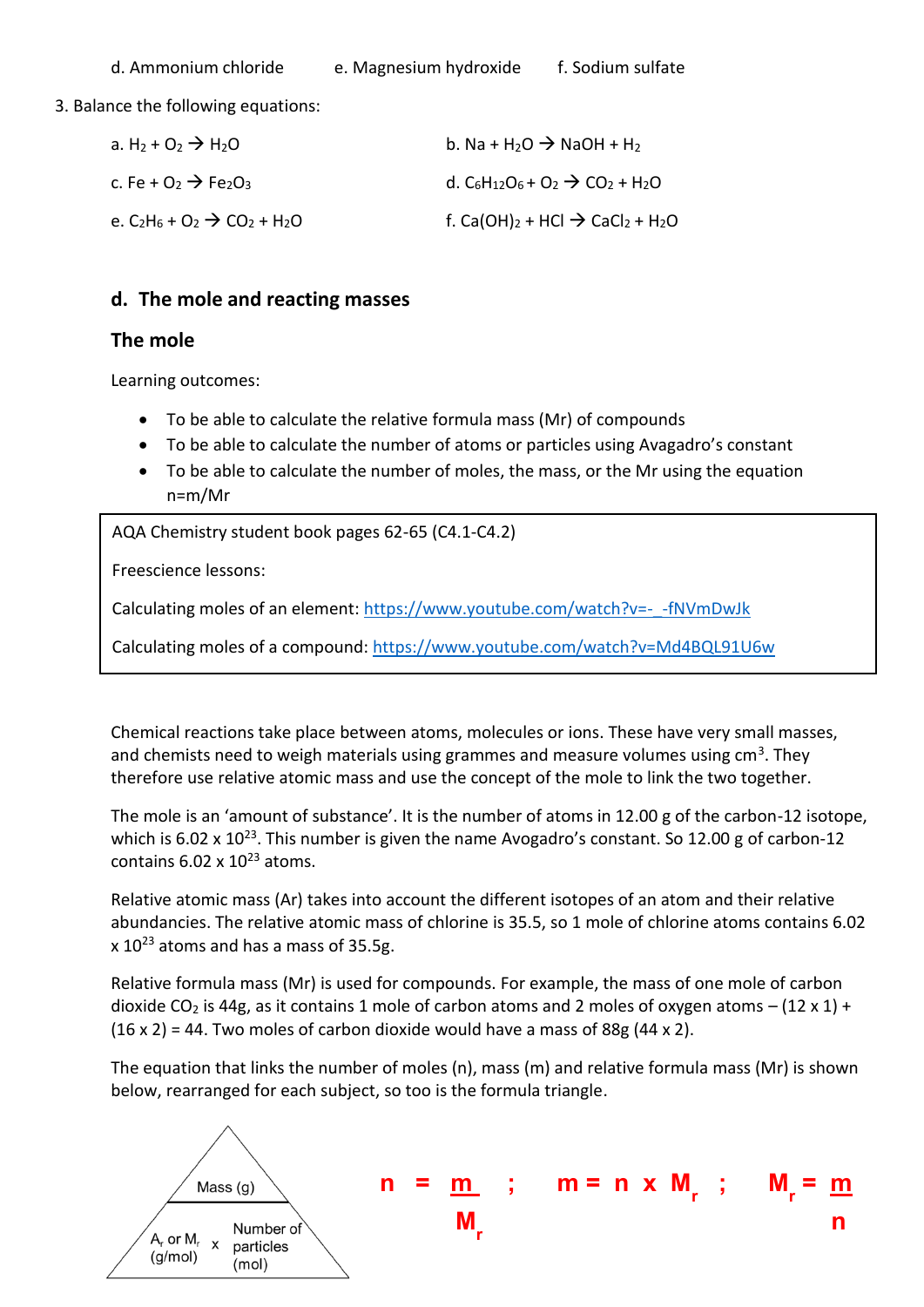### Example questions

- *1. Work out the relative formula mass of these elements and compounds.*
- *a. F2 b. MgSO4 c. Ca(OH)<sup>2</sup>*
- *a. The relative atomic mass of F is 19. The Mr is 2 x 19 = 38*
- *b. The Ar of Mg is 24, S is 32, O is 16. There are 4 O atoms. Mr = 24 + 32 + (4 x 16) = 120*
- *c. The brackets around OH means there are 2 lots of OH. One OH has an Mr of 17 (16 + 1). Mr = 40 + (17 x 2) = 78.*
- *2. What is the mass of*
	- *a. 2 moles of helium atoms?*
	- *b. 6 moles of water molecules?*
	- *c. 12.3 moles of carbon monoxide molecules?*
	- *a. m = n x Ar. The Ar of He is 2. Mass = 2 x 2 = 4g*
	- *b. The Mr of H2O is 18 (16 + 1 + 1). Mass = 6 x 18 = 108g*
	- *c. The Mr of CO<sup>2</sup> = 44. Mass = 12.3 x 44 = 541.2g*
- *3. Calculate the number of moles for*
	- *a. 24g of carbon*
	- *b. 50g of CaCO<sup>3</sup>*
	- *a. n = m/Mr n = 24/12 = 2 moles*
	- *b. Mr of CaCO3 = 100. n = 50/100 = 0.5 moles*

### Practice questions

- 1. Calculate the relative formula mass of these elements and compounds.
- a. N<sub>2</sub> b. Cal c. SrSO<sub>4</sub> d. KNO<sub>3</sub> e. Al(OH)<sub>3</sub> f. Al<sub>2</sub>(SO<sub>4</sub>)<sub>3</sub>
- 2. Calculate the mass of:
- a. 3 moles of Na atoms
- b. 0.4 moles of chlorine  $(Cl<sub>2</sub>)$  molecules
- c. 22 moles of methane CH<sup>4</sup>
- d.  $0.12$  moles of ethanol C<sub>2</sub>H<sub>5</sub>OH
- 3. How many moles are there in:
- a. 78g of potassium?
- b. 0.2g of argon?
- c. 4.1g of HCl?
- d. 0.9g of sodium hydroxide NaOH?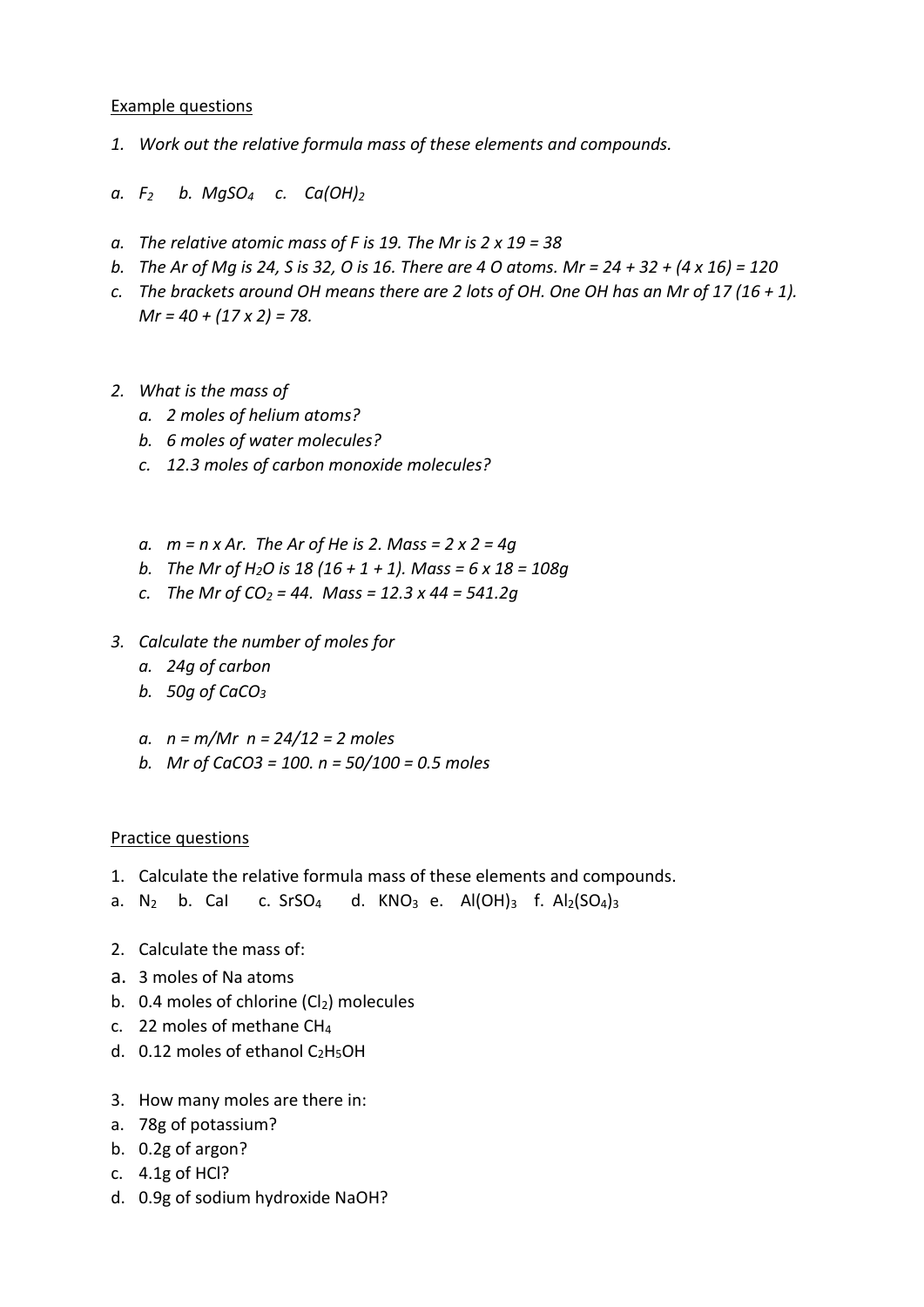# **Reacting masses**

Learning outcomes:

• To be able to calculate the masses of reactants and products in a chemical reaction given a balanced equation for the reaction and the mass of one reactant or product.

ً<br>' AQA Chemistry student book pages 64-65 (C4.2)

Freescience lessons:

Reacting masses 1:<https://www.youtube.com/watch?v=TV6n5MFH6IU>

Reacting masses 2:<https://www.youtube.com/watch?v=5zOpoeN0dV0>

Chemists need to be able to calculate the masses of reactants and products in a chemical reaction, so that they know how much of the reactants to weigh out to make a certain amount of the product. To do this, they need a balanced equation for the reaction, and then follow a 3 step method using the mole equation  $n = m/Mr$ .

*Example 1 – the thermal decomposition of calcium carbonate produces calcium oxide and carbon dioxide. A chemist heated 40g of calcium carbonate, how much calcium oxide would be made?*

 *CaCO<sup>3</sup> (s)* ➔ *CaO (s) + CO2 (g)*

*Step 1. Calculate the number of moles of calcium carbonate (step 1 is always to calculate the number of moles from the mass of the substance we have been given in the question).*

*Firstly, we will need to calculate the Mr of CaCO3, which is 100.*

*n = m /Mr, so the number of moles of CaCO3 = 40 / 100 = 0.4 moles*

*Step 2. Look at the ratio of the number of moles of each substance in the balanced equation, and calculate the number of moles of the substance we are interested in.*

*In this case there is 1 mole each of CaCO3, CaO and CO<sup>2</sup> (although we do not show the 1 in the balanced equation). 1 mole of CaCO<sup>3</sup> produces 1 mole of CaO.* 

*So 0.4 moles of CaCO<sup>3</sup> produces 0.4 moles of CaO.*

*Step 3. Calculate the mass of CaO using the equation m = n x Mr.*

*Mr of CaO = 56. Mass of CaO = 0.4 moles x 56 = 22.4g.*

*Example 2 – Sodium reacts with chlorine to produce sodium chloride. What mass of chlorine is required to react exactly with 5g of sodium?*

 *2Na + Cl<sup>2</sup>* ➔ *2NaCl*

*Step 1. Calculate the number of moles of sodium (note we have ignored the ratio of the reactants, this always used in step 2, never in step 1).*

*Number of moles of Na = m/Ar = 5/23 = 0.217 moles*

*Step 2. Calculate the number of moles of chlorine.*

*2 moles of Na react with 1 mole of Na from the balanced equation.*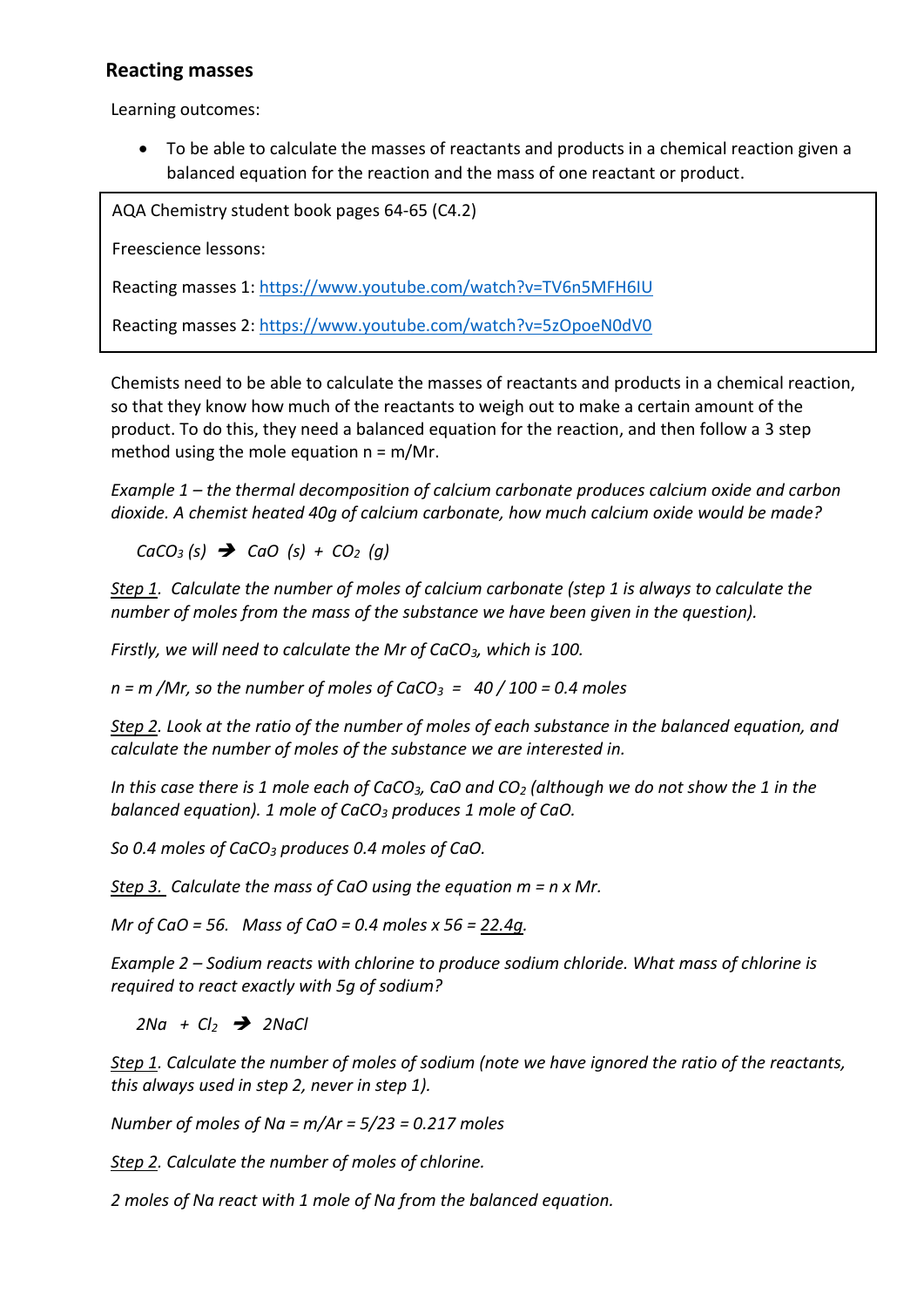*Number of moles of Cl<sup>2</sup> = 0.217/2 = 0.1087 moles*

*Step 3. Calculate the mass of Cl<sup>2</sup>*

*mass m = n x Mr = 0.1087 x 71 = 7.72g*

### Practice questions

1. 3g of sulfur was heated in oxygen. What mass of sulfur dioxide was produced?

 $S + O_2 \rightarrow SO_2$ 

2. Copper can be prepared by displacing copper from copper sulfate using magnesium, since magnesium is more reactive than copper. If 12g of magnesium was used, how much copper could be prepared?

Mg + CuSO4  $\rightarrow$  Cu + MgSO4

3. 32g of methane was combusted in air, all of the methane reacted. What mass of carbon dioxide was made?

 $CH_4 + O_2$   $\rightarrow$   $CO_2 + 2H_2O$ 

4. Magnesium (3.2g) was reacted with an excess of bromine, what mass of magnesium bromide was produced?

 $2Mg + Br<sub>2</sub>$   $\rightarrow$  2MgBr<sub>2</sub>

5. A chemist aimed to make 10g of sodium chloride by neutralising sodium hydroxide with hydrochloric acid, how much sodium hydroxide should the chemist use?

 $HCl + NaOH \rightarrow NaCl + H<sub>2</sub>O$ 

6. A student prepared aluminium chloride by reacting aluminium with an excess of chlorine gas. How much aluminium chloride was prepared if the student used 3.5g of aluminium?

 $2AI + 3CI<sub>2</sub>$   $\rightarrow$  2AlCl<sub>3</sub>

7. A technician was asked to prepare iron oxide by heating 0.16g of iron in air. How much iron oxide did the technician make?

 $4Fe + 3O_2$   $\rightarrow$   $2Fe_2O_3$ 

8. How much HCl is needed to prepare 10.0g of magnesium chloride from magnesium?

 $Mg + 2HCl \rightarrow MgCl<sub>2</sub> + H<sub>2</sub>$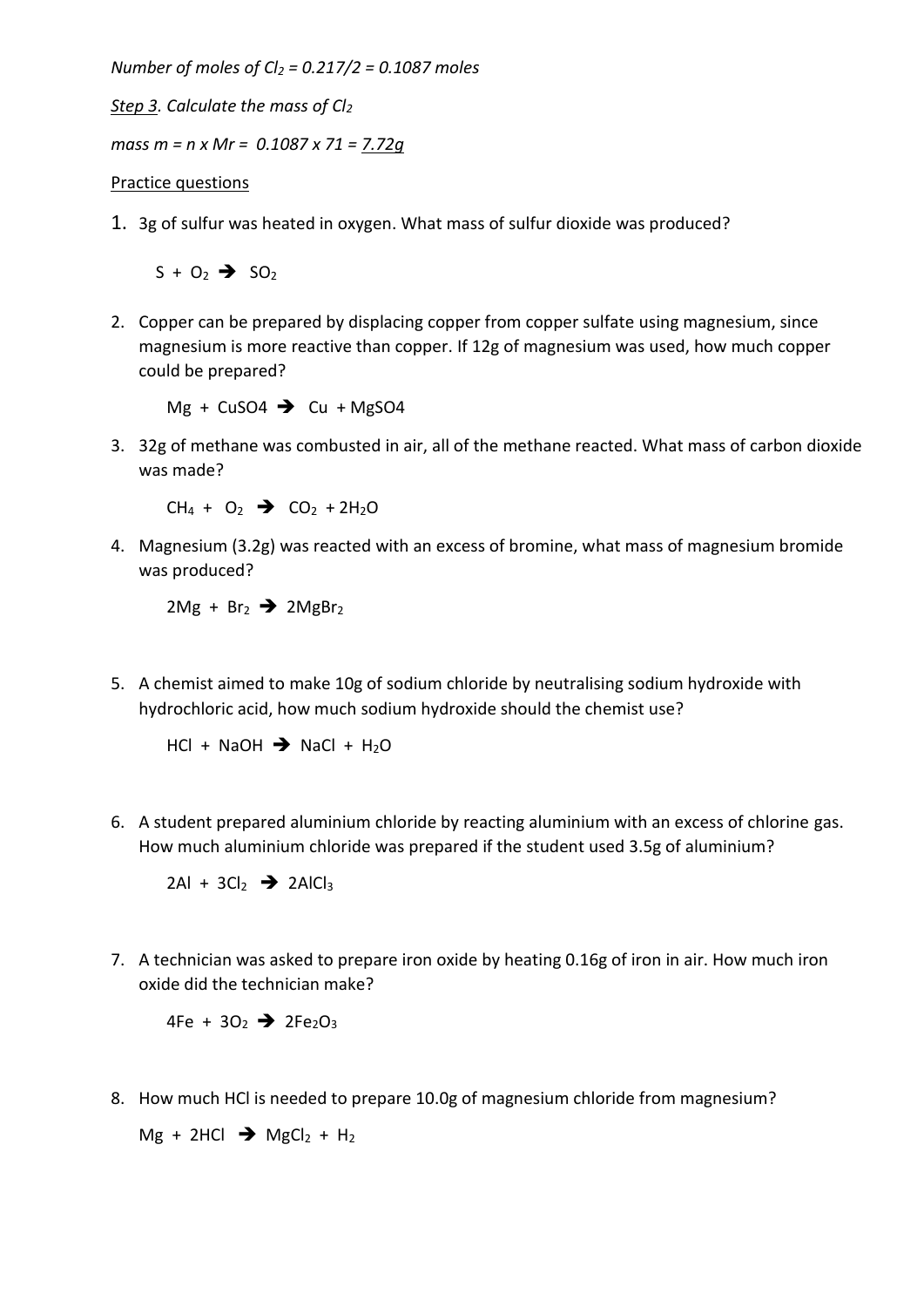# **d. Bonding**

- To be able to explain the differences between ionic and covalent bonding
- To be able to represent the bonding in compounds using dot-and-cross diagrams
- To be able to use knowledge of the bonding and structure of substances to explain their properties (to include covalent, ionic and metallic structures)

 $\overline{\phantom{a}}$ AQA Chemistry student book pages 38-55 (C3.2-C3.10)

Freescience lessons:

Structure and Bonding Playlist:

[https://www.youtube.com/watch?v=Ku0oTu8ZWqk&list=PL9IouNCPbCxXmFgiKCM60Sglh-qOG\\_vlE](https://www.youtube.com/watch?v=Ku0oTu8ZWqk&list=PL9IouNCPbCxXmFgiKCM60Sglh-qOG_vlE)

# **Chemical Bonds**

There are two main types of bonding found in compounds - ionic bonding and covalent bonding. Atoms bond together in order to achieve a stable electron configuration (a full outer shell of electrons).

In ionic bonding, metal atoms lose electrons to form positive ions and non-metal atoms gain electrons to form negative ions. The electrostatic attraction between the oppositely charged ions bonds the compound together.

In covalent bonding, non-metals atoms share pairs of electrons in order to achieve a full outer shell. The bonding within the structure of a metal relies on the electrostatic attraction between positive metal ions and delocalised electrons.

The nature of the chemical bonds within a substance determines the properties of the substance (e.g. melting point, electrical conductivity).

# Examples of dot-and-cross diagrams

Ionic Bonding



sodium ion,  $Na<sup>+</sup>$  [2,8] <sup>+</sup>



chloride ion, CIT [2,8,8]<sup>-</sup>



magnesium ion,  $Ma^{2+}$  [2, 8]<sup>2+</sup>



oxide ion,  $0^{2}$   $[2.8]^{2}$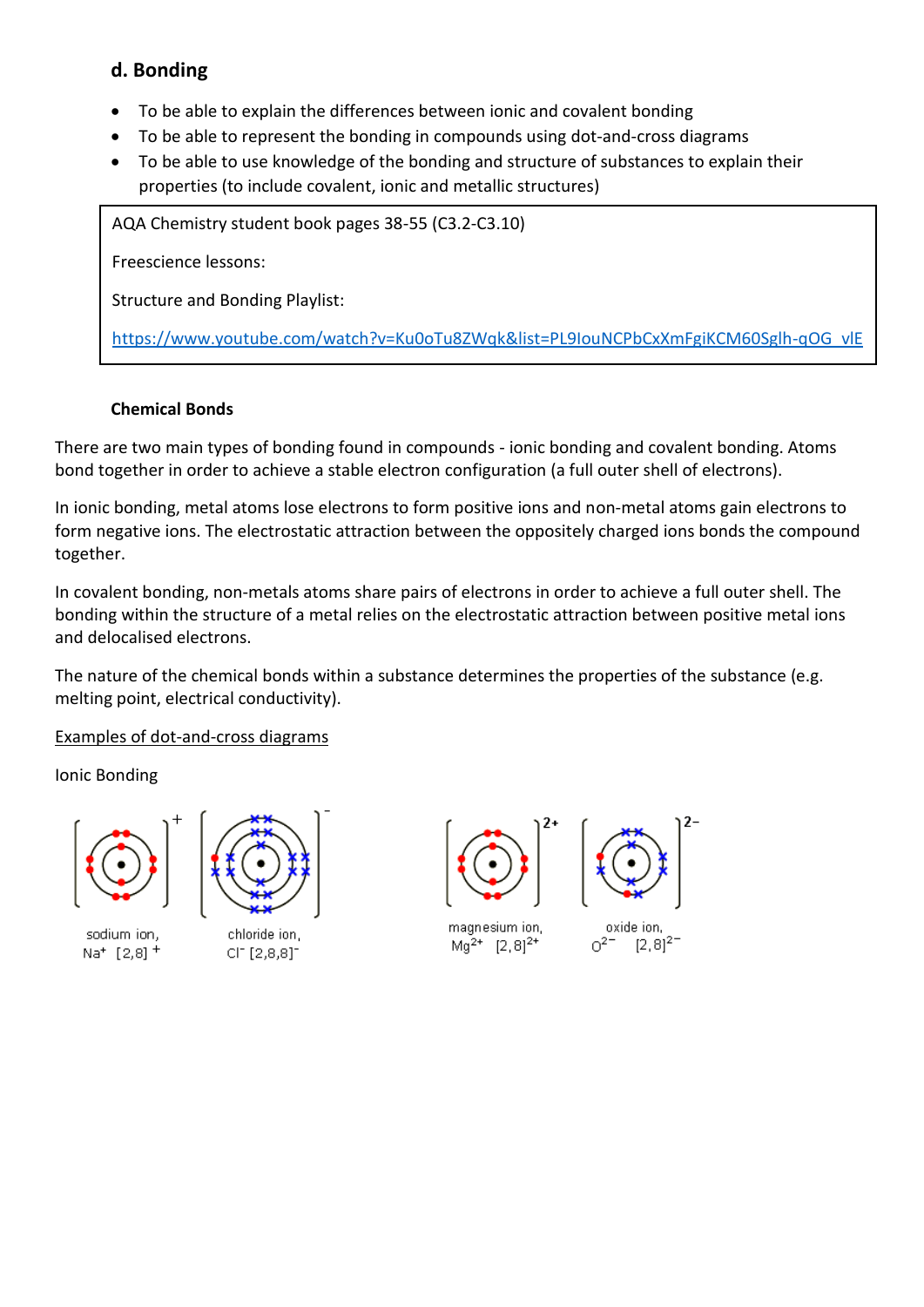# Covalent Bonding





### Practice questions

- 1. Identify whether these substances are ionic or covalent:
	- a. LiF b. Cl<sub>2</sub> c. O<sub>2</sub> d. NH<sub>3</sub> e. Na<sub>2</sub>O f. AlCl<sub>3</sub>
- 2. Draw dot-and-cross diagrams of the substances listed in question 1
- 3. Explain the following properties of ionic compounds:
	- a. High melting point
	- b. Conduct electricity only when molten or aqueous
- 4. Explain the following properties of simple covalent molecules:
	- a. Low melting point
	- b. Do not conduct electricity
- 5. Explain the following properties of metals:
	- a. High melting point
	- b. Good conductors of electricity
	- c. Alloys are harder than pure metals
- 6. Compare the structures and properties of diamond and graphite

# **e. Mathematical skills**

- To be able to represent numbers in standard form and to an appropriate number of significant figures
- To be able to rearrange algebraic equations and calculate percentages
- To be able to plot graphs, draw lines of best fit and calculate gradients

• AQA Chemistry student book pages

Corbettmaths:

Standard form[: https://www.youtube.com/watch?v=cxGyZ3Yx9ow](https://www.youtube.com/watch?v=cxGyZ3Yx9ow)

Rearranging equations: [https://www.youtube.com/watch?v=8U9u\\_itcs7k](https://www.youtube.com/watch?v=8U9u_itcs7k)

Reverse percentages:<https://www.youtube.com/watch?v=qg7pYqeFRig>

Freesciencelessons:

Using tangents to determine rate:<https://www.youtube.com/watch?v=6LV63WtuvJg>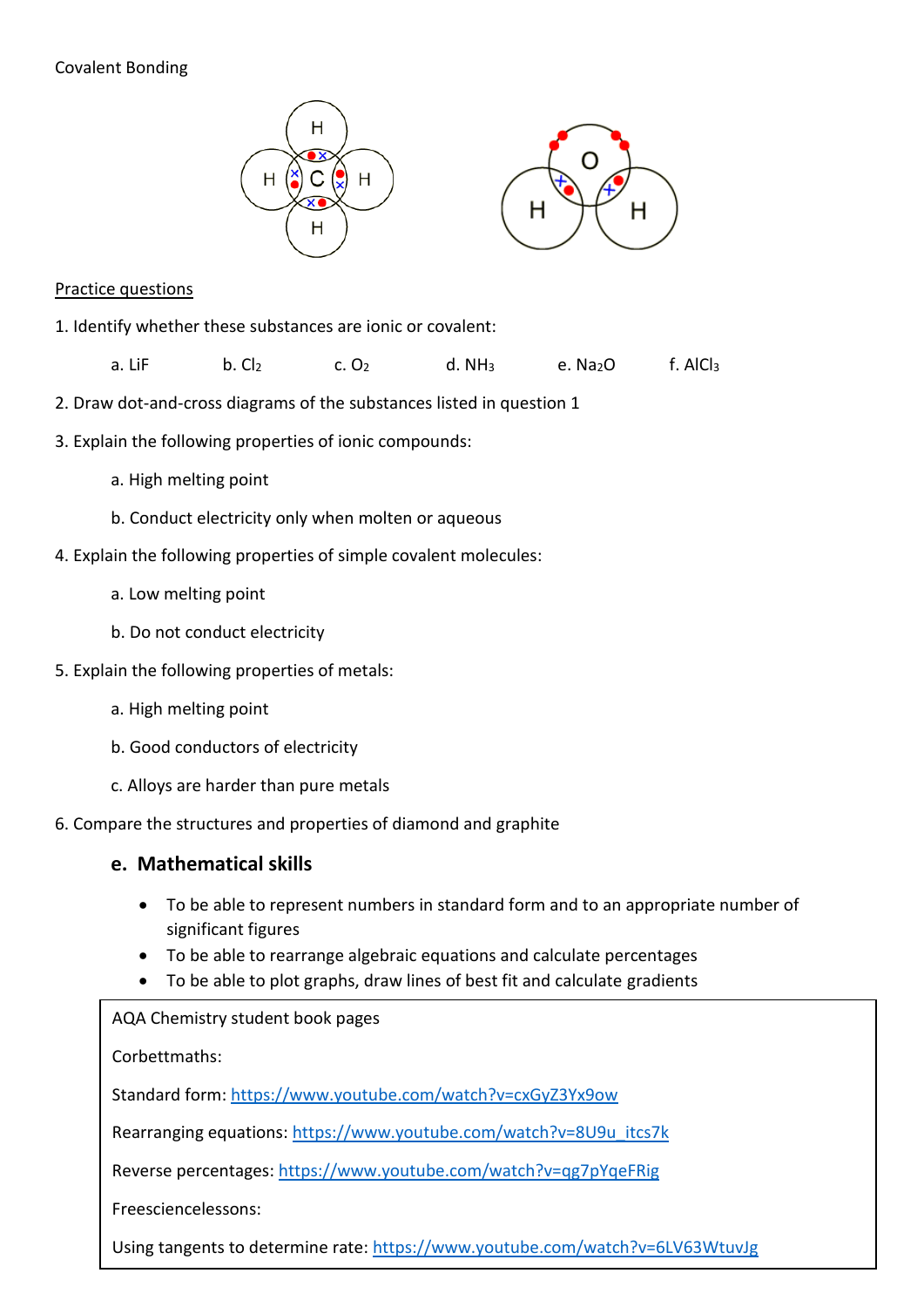### **Standard Form**

In science, very large and very small numbers are usually written in standard form. Standard form is writing a number in the format  $A \times 10^8$  where A is a number from 1 to 10 and B is the number of places you move the decimal place.

For example, to express a large number such as 50,000 in standard form, A = 5 and B = 4 as there are four numbers after the initial 5. Therefore, it would be written as  $5\times10^4$ .

To express a small number such as 0.00002 in standard form, A = 2 and there are five numbers before it so B =  $-5$ . So it is written as  $2 \times 10^{-5}$ 

# **Significant Figures**

In chemistry, you are often asked to express numbers to either three or four significant figures. The word significant means to 'have meaning'. A number that is expressed in significant figures will only have digits that are important to the number's precision.

It is important to record your data and your answers to calculations to a reasonable number of significant figures. Too many and your answer is claiming an accuracy that it does not have, too few and you are not showing the precision and care required in scientific analysis.

For example, 6.9301 becomes 6.93 if written to three significant figures.

Likewise, 0.00043456 is 0.000435 to three significant figures. Notice that the zeros before the figure are not significant – they just show you how large the number is by the position of the decimal point. Here, a 5 follows the last significant digit, so just as with decimals, it must be rounded up.

Any zeros between the other significant figures are significant. For example, 0.003018 is 0.00302 to three significant figures.

### **Rearranging Equations**

In chemistry, you sometimes need to rearrange an equation to find the desired values. For example, you may know the amount of a substance (n) and the mass of it you have (m) and need to find its molar mass  $(M)$ . The amount of substance  $(n)$  is equal to the mass you have  $(m)$  divided by the molar mass  $(M)$ :

```
n = m/M
```
You need to rearrange the equation to make the molar mass (M) the subject.

Multiply both sides by the molar mass (M):

 $M \times n = m$ 

Then divide both sides by the amount of substance (n):

 $M = m/n$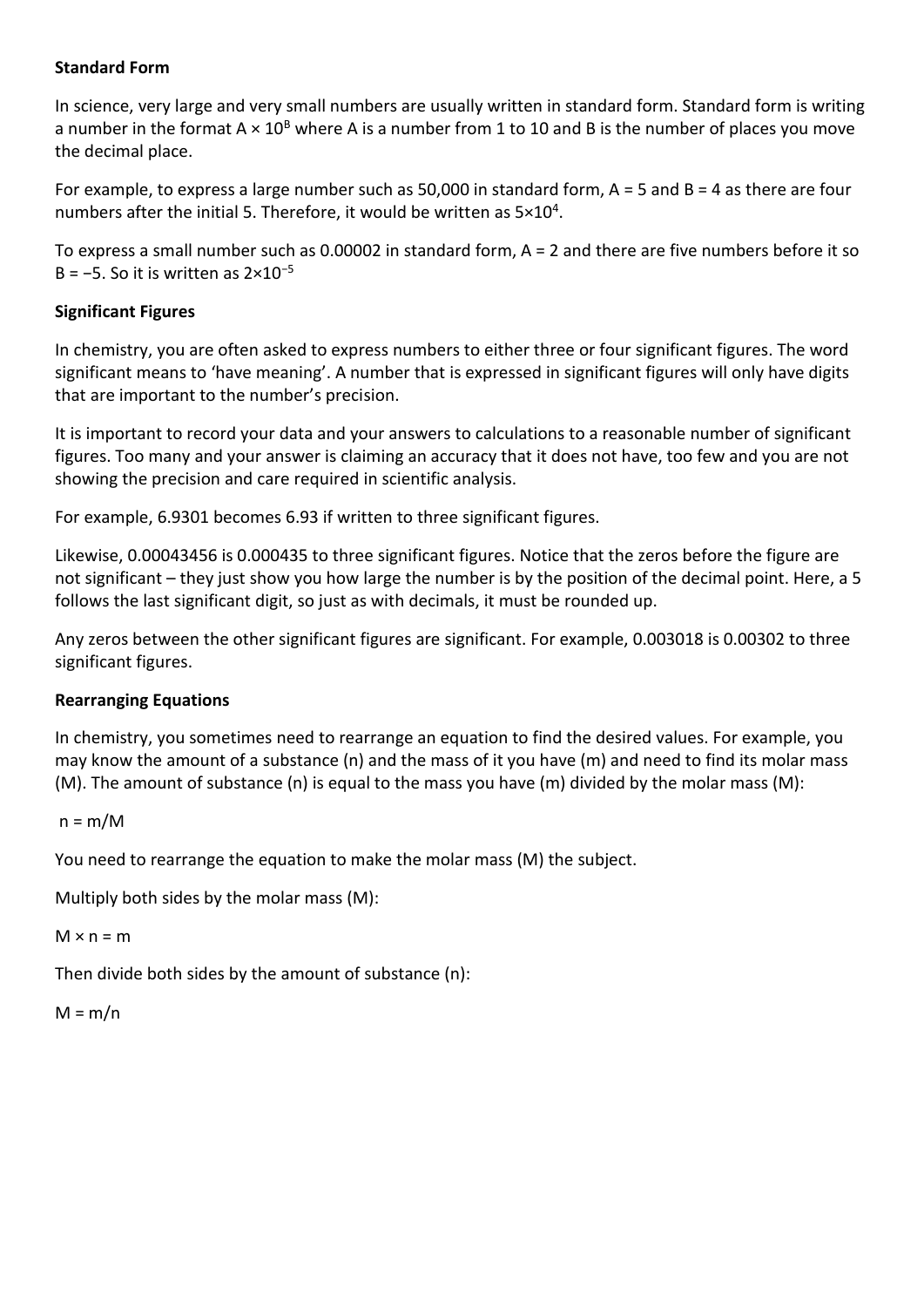### **Using tangents to determine rate**



By measuring the gradient (slope) of the graph, you can calculate the rate of the reaction. In the graph above, you can see that the gradient changes as the graph is a curve.

If you want to know the rate of reaction when the graph is curved, you need to determine the gradient of the curve. So, you need to plot a tangent. The tangent is the straight line that just touches the curve. The gradient of the tangent is the gradient of the curve at the point where it touches the curve.

Looking at the graph above, when the concentration of A has halved to 1.0 mol dm<sup>-3</sup>, the tangent intercepts the y-axis at 1.75 and the x-axis at 48. The gradient is 1.75/48 = 0.0365 (3 s.f.). So the rate is  $0.0365 \text{ moldm}^{-3}$ s<sup>-1</sup>.

# Practice Questions

- 1. Change the following values to standard form.
	- a. boiling point of sodium chloride: 1413 °C
	- b. largest nanoparticles: 0.0001×10<sup>−</sup><sup>3</sup> m
	- c. number of atoms in 1 mol of water: 1806×10<sup>21</sup>
- 2. Change the following values to ordinary numbers.

| d. 1.412×10 <sup>-3</sup><br>a. $5.5 \times 10^{-6}$<br>b. $2.9 \times 10^2$<br>c. $1.115 \times 10^4$ | e. $7.2 \times 10^1$ |
|--------------------------------------------------------------------------------------------------------|----------------------|
|--------------------------------------------------------------------------------------------------------|----------------------|

3. Give the following values in the stated number of significant figures (s.f.).

a. 36.937 (3 s.f.) b. 258 (2 s.f.) c. 0.04319 (2 s.f.) d. 7,999,032 (1 s.f.)

4. Rearrange the equation  $c = n/V$  to make:

a. n the subject of the equation b. V the subject of the equation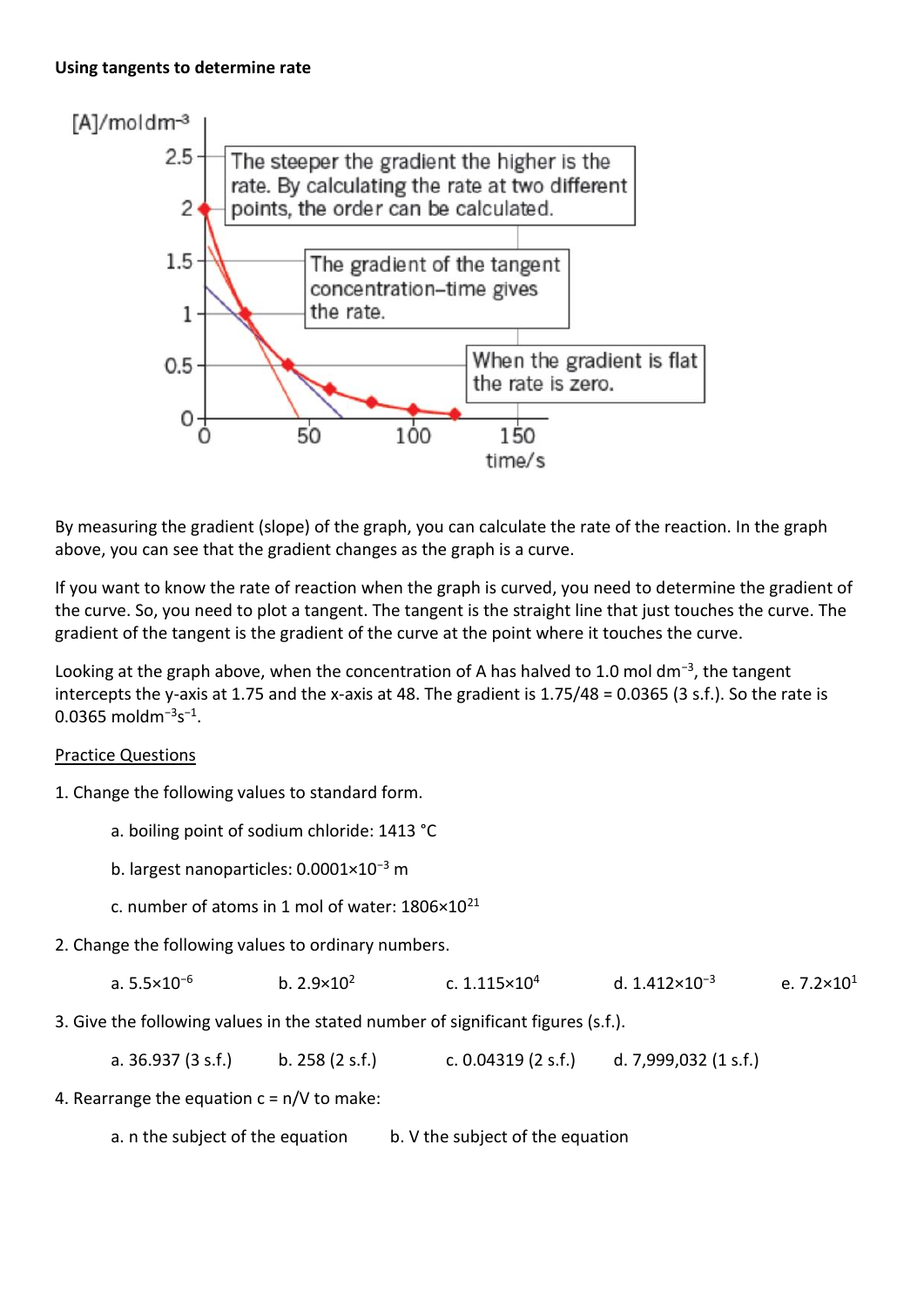- 5. Rearrange the equation PV = nRT to make:
	- a. n the subject of the equation b. T the subject of the equation
- 6. Answer these questions about percentages:
	- a. Calculate 62% of 128
	- b. 45% of a number is 18. What is the original number?
	- c. A chemical reaction has a percentage yield of 84% and produces 3.68g of the product. What mass of the product could be made if the reaction had a yield of 100%?
	- 6. Using the graph above, calculate the rate of reaction when the concentration of A is 0.5 moldm<sup>-3</sup>.

# **7. Contact details**

If you have any queries regarding this document or on any matter regarding A level Chemistry at Kimberley College, please email **[mslater@wootton.beds.sch.uk](mailto:mslater@wootton.beds.sch.uk)**

……………………………………………………………………………………………………………………………………………………………………..

### Food for thought (Parable of the pebbles)

A man was out walking in the desert when a voice said to him, "Pick up some pebbles and put them in your pocket, and tomorrow you will be both happy and sad."

The man obeyed. He stooped down and picked up a handful of pebbles and put them in his pocket. The next morning he reached into his pocket and found diamonds and rubies and emeralds. And he was both happy and sad. Happy he had taken some - sad that he hadn't taken more.

And so it is with education.

More food for thought

Did you hear about oxygen's date with potassium?

It went OK.

I heard oxygen was also seeing magnesium?

OMg.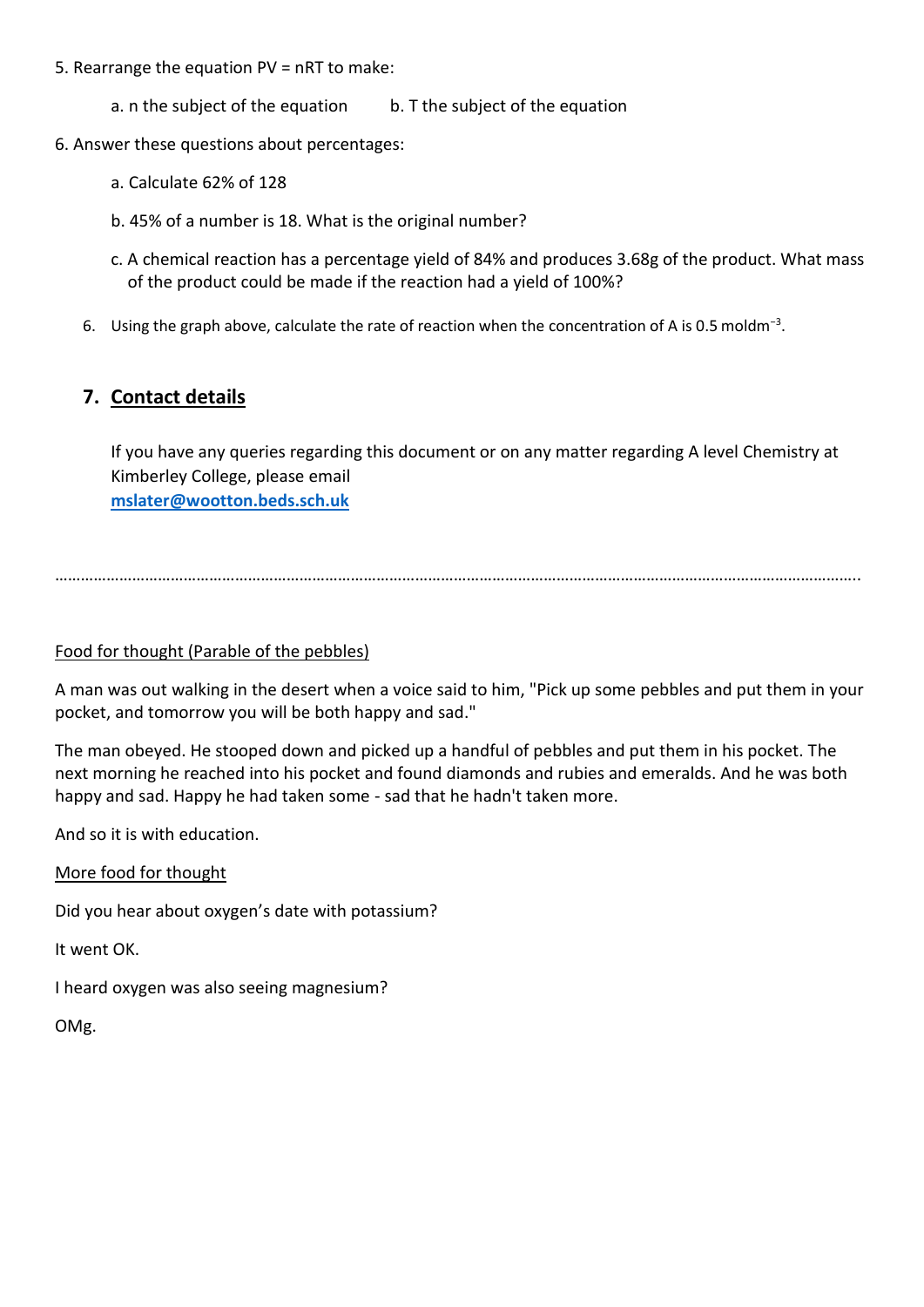### **Appendix I. Answers to Practice questions**

### **a. Atomic structure.**

- 1. a. 12 protons, 12 electrons, 13 neutrons b. 4 protons, 4 electrons, 5 neutrons
	- c. 23 protons, 23 electrons, 28 neutrons d. 35 protons, 35 electrons, 45 neutrons
	- e. 39 protons, 38 electrons, 20 neutrons (this is an ion, the atom has lost one electron)
	- f. 9 protons, 10 electrons, 10 neutrons (this is an ion, the atom has gained one electron)

2. a. 2,1 b. 2,8,2 c. 2.4. d. 2,8 e. 2,8

3. a. 69.8 to 1 dp (69.796) b. 108.0 to 1 dp (107.973) c. 204.4 to 1 dp (204.41)

### **b. Chemical formula and balancing equation.**

1. Write the formulas of the following ions:

| a. Potassium = $K^+$              | b. Sulfide = $S^{2-}$ | c. Calcium = $Ca^{2+}$ |
|-----------------------------------|-----------------------|------------------------|
| d. Ammonium = $NH_4$ <sup>+</sup> | e. Hydroxide = $OH^-$ | f. Sulfate = $SO_4^2$  |

2. Write the formula of the following ionic compounds:

| a. Potassium oxide = $K_2O$        | b. Lithium sulfide = $Li2S$     |
|------------------------------------|---------------------------------|
| c. Calcium nitrate = $Ca(NO3)2$    | d. Ammonium chloride = $NH_4Cl$ |
| e. Magnesium hydroxide = $Mg(OH)2$ | f. Sodium sulfate = $Na2SO4$    |

3. Balance the following equations:

| a. 2H <sub>2</sub> + O <sub>2</sub> $\rightarrow$ 2H <sub>2</sub> O                                    | b. 2Na + 2H <sub>2</sub> O $\rightarrow$ 2NaOH + H <sub>2</sub>                                                       |
|--------------------------------------------------------------------------------------------------------|-----------------------------------------------------------------------------------------------------------------------|
| c. 4Fe + 3O <sub>2</sub> $\rightarrow$ 2Fe <sub>2</sub> O <sub>3</sub>                                 | d. C <sub>6</sub> H <sub>12</sub> O <sub>6</sub> + 6O <sub>2</sub> $\rightarrow$ 6CO <sub>2</sub> + 6H <sub>2</sub> O |
| e. C <sub>2</sub> H <sub>6</sub> + 3½O <sub>2</sub> $\rightarrow$ 2CO <sub>2</sub> + 3H <sub>2</sub> O | f. Ca(OH) <sub>2</sub> + 2HCl $\rightarrow$ CaCl <sub>2</sub> + 2H <sub>2</sub> O                                     |

### **c. The mole and reacting masses.**

### **The mole**

|  | 1. a. 28 b. 167 c. 101 d. 78 e. 342 |                                                             |
|--|-------------------------------------|-------------------------------------------------------------|
|  | 2. a. 69g b. 28.4g c. 352g d. 5.52g |                                                             |
|  |                                     | 3. a. 2 moles b. 0.005 moles c. 0.112 moles d. 0.0225 moles |

### **Reacting masses**

1. 6g 2. 31.75g 3. 88g 4. 24.5g 5. 6.8g 6. 17.3g 7. 0.23g 8. 7.68g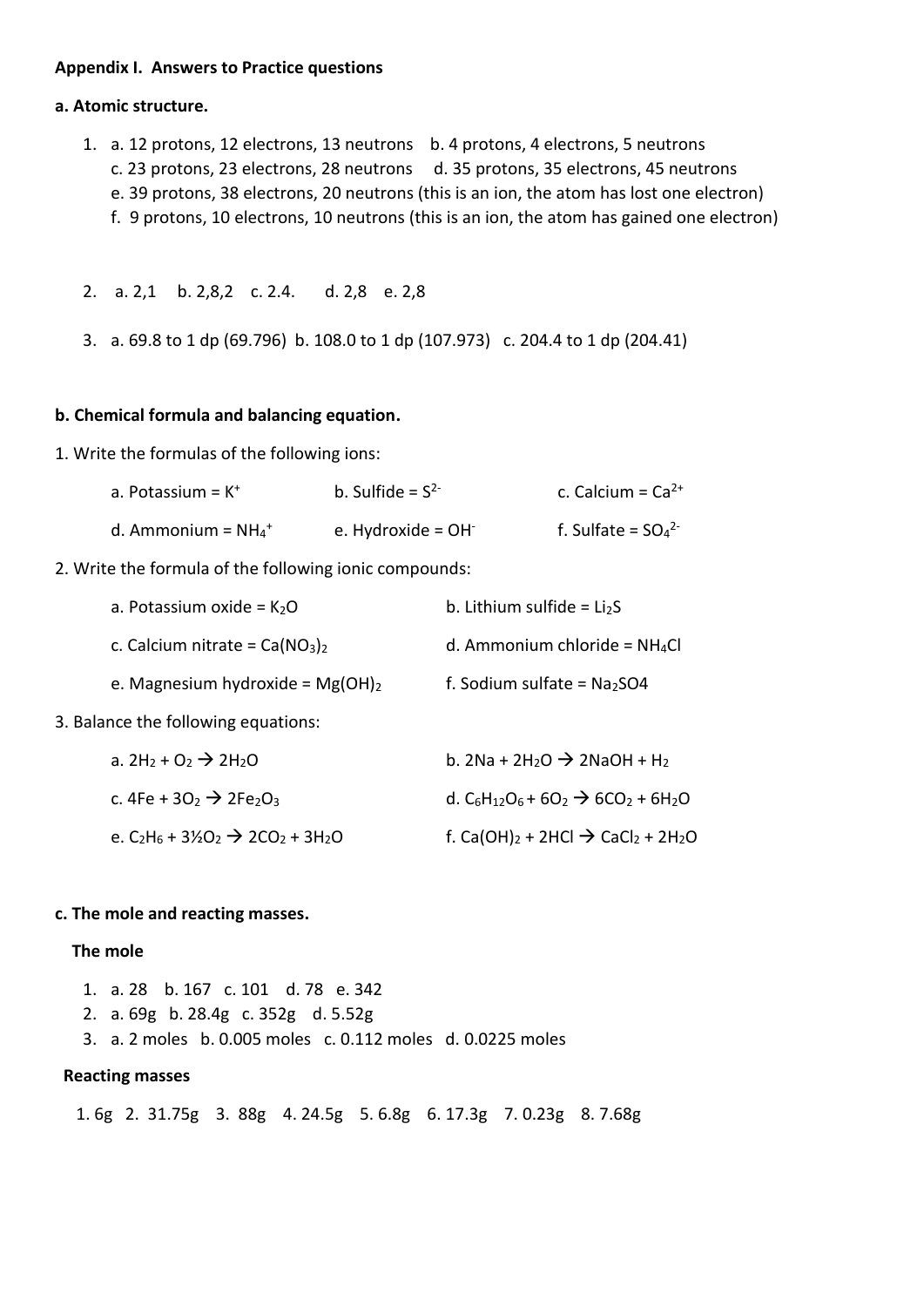### **d. Bonding.**

- 1. Identify whether these substances are ionic or covalent:
	- a. LiF = ionic b.  $Cl_2$  = covalent c.  $O_2$  = covalent
	- d. NH<sub>3</sub> = covalent e. Na<sub>2</sub>O = ionic f. AlCl<sub>3</sub> = ionic

2. Draw dot-and-cross diagrams of the substances listed in question 1



- 3. Explain the following properties of ionic compounds:
	- a. High melting point due to the strong electrostatic attraction between oppositely charged ions. This attraction requires a lot of energy to overcome, and there are many such attractions in the giant lattice structure
	- b. Conduct electricity only when molten or aqueous due to the ability of the ions to move freely in a liquid/solution. In solid ionic compounds, the ions are unable to move and therefore the solid compound does not conduct electricity.
- 4. Explain the following properties of simple covalent molecules:
	- a. Low melting point due to the weak intermolecular forces between the simple molecules. These weak forces do not require much energy to overcome.
	- b. Do not conduct electricity due to the lack of free ions or delocalised electrons.
- 5. Explain the following properties of metals:
	- a. High melting point due to the strong electrostatic attraction between positive metal ions and delocalised electrons. This attraction requires a lot of energy to overcome, and there are many such attractions in the giant lattice structure
	- b. Good conductors of electricity due to the delocalised electrons, which are able to move freely through the structure and carry charge
	- c. Alloys are harder than pure metals due to the mixture of elements in an alloy having different sized atoms, which disrupts the ordered layers of atoms in the structure. This means that the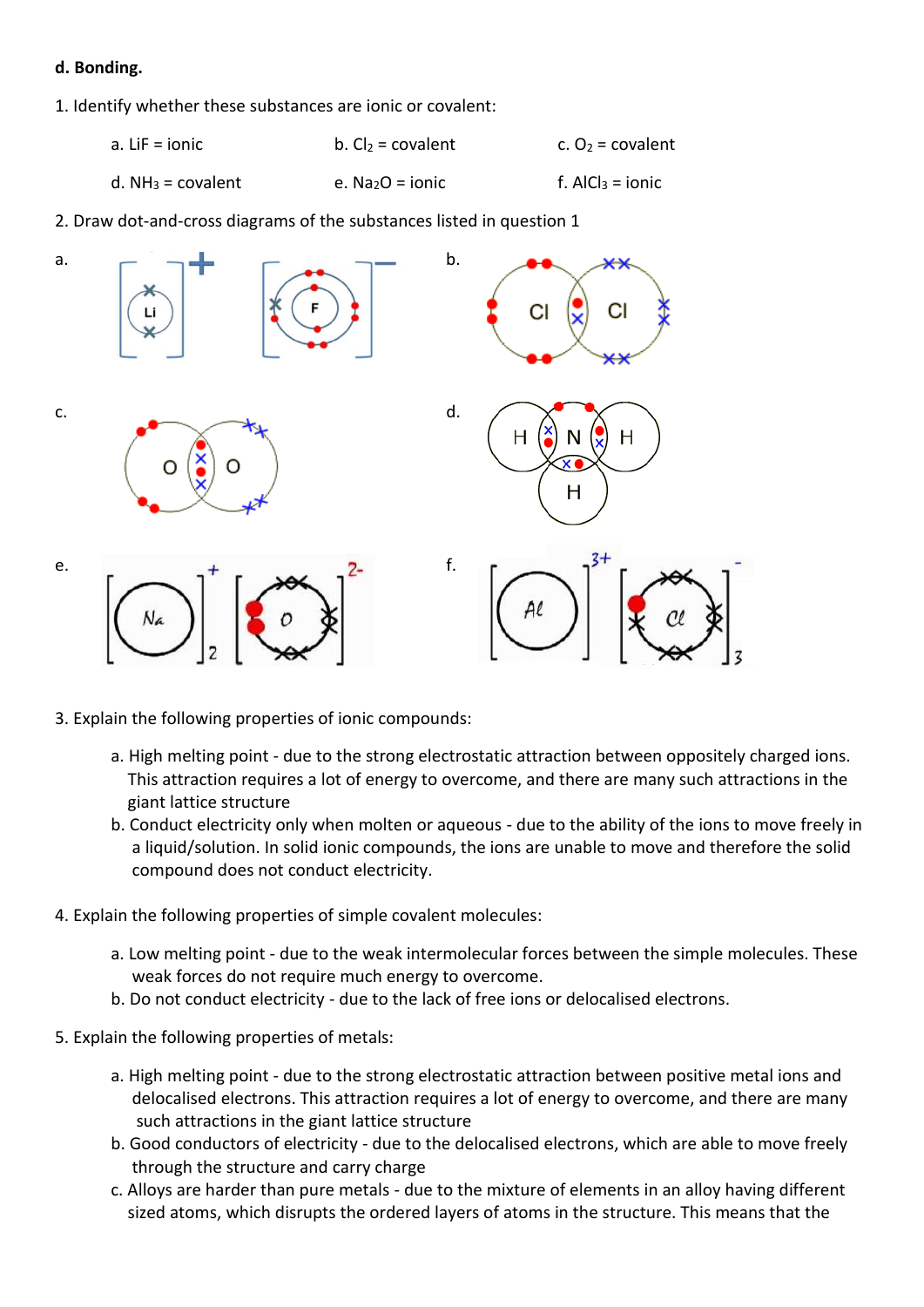6. Compare the structures and properties of diamond and graphite

Diamond and graphite are both giant covalent lattices made from carbon atoms. Each carbon atom in diamond is bonded to 4 others, whereas in graphite, each atom is bonded to 3 others. Both structures contain large numbers of strong covalent bonds that require a lot of energy to break, so both substances have high melting points.

Graphite has a structure made up of layers with weak forces between them, meaning the layers can slide over each other. This makes graphite soft and slippery. Diamond, however, has no layers; its structure is extremely hard.

Graphite contains delocalised electrons which move through the structure, so graphite is a good conductor of electricity. Diamond has no delocalised electrons and therefore cannot conduct electricity.





Graphite (solid lines are strong covalent bonds, dotted lines are weak inter-layer bonds)

Diamond (all bonds are strong covalent bonds)

# **e. Mathematical skills.**

- 1. Change the following values to standard form.
	- a. boiling point of sodium chloride:  $1413 \text{ °C} \rightarrow 1.413 \times 10^3$
	- b. largest nanoparticles:  $0.0001 \times 10^{-3}$  m  $\rightarrow 1 \times 10^{-7}$
	- c. number of atoms in 1 mol of water:  $1806 \times 10^{21} \rightarrow 1.806 \times 10^{24}$
- 2. Change the following values to ordinary numbers.

| a. $5.5 \times 10^{-6}$ $\rightarrow$ 0.0000055 | b. $2.9 \times 10^2$ $\rightarrow$ 290  | c. 1.115 $\times$ 10 <sup>4</sup> $\rightarrow$ 11,150 |
|-------------------------------------------------|-----------------------------------------|--------------------------------------------------------|
| d. $1.412\times10^{-3}$ $\rightarrow$ 0.001412  | e. 7.2×10 <sup>1</sup> $\rightarrow$ 72 |                                                        |

3. Give the following values in the stated number of significant figures (s.f.).

| a. 36.937 (3 s.f.) $\rightarrow$ 36.9   | b. 258 (2 s.f.) $\rightarrow$ 260             |
|-----------------------------------------|-----------------------------------------------|
| c. 0.04319 (2 s.f.) $\rightarrow$ 0.043 | d. 7,999,032 (1 s.f.) $\rightarrow$ 8,000,000 |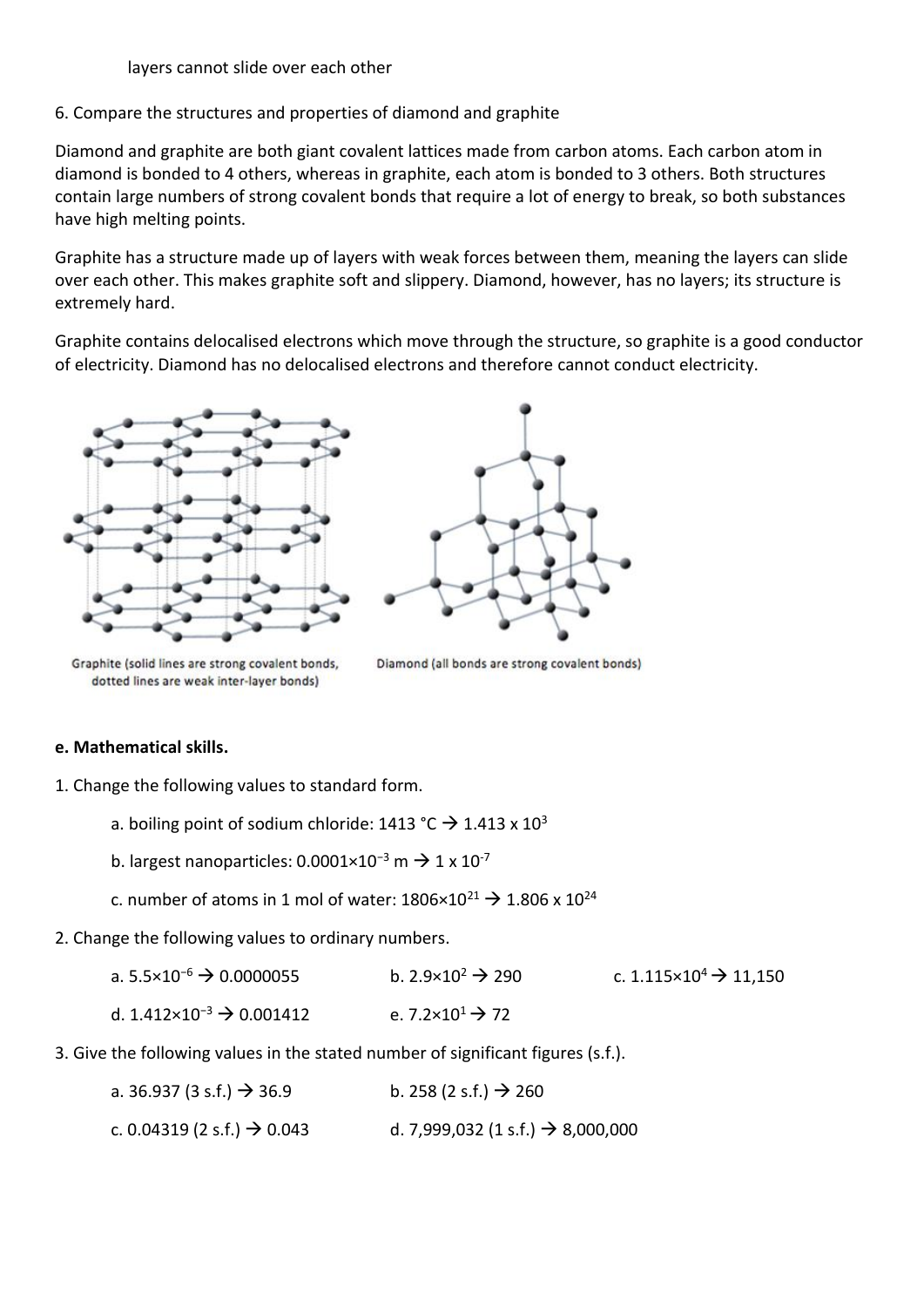4. Rearrange the equation  $c = n/V$  to make:

a. n the subject of the equation  $c = n/V \rightarrow n = c \times V$ 

- b. V the subject of the equation  $c = n/V \rightarrow n = c \times V \rightarrow V = n/c$
- 5. Rearrange the equation PV = nRT to make:
	- a. n the subject of the equation PV = nRT  $\rightarrow$  n = PV/RT
	- b. T the subject of the equation PV = nRT  $\rightarrow$  T = PV/nR
- 6. Answer these questions about percentages:
	- a. 62% of 128 = 79.36
	- b. 45% of a number is 18. The original number is 40
	- c. A chemical reaction has a percentage yield of 84% and produces 3.68g of the product. What mass of the product could be made if the reaction had a yield of 100%? 4.38g (3 s.f.)
- 7. Using the graph above, calculate the rate of reaction when the concentration of A is 0.5 moldm<sup>-3</sup>.

Rate of reaction = 1.25/65 = 0.0192 (3 s.f.)